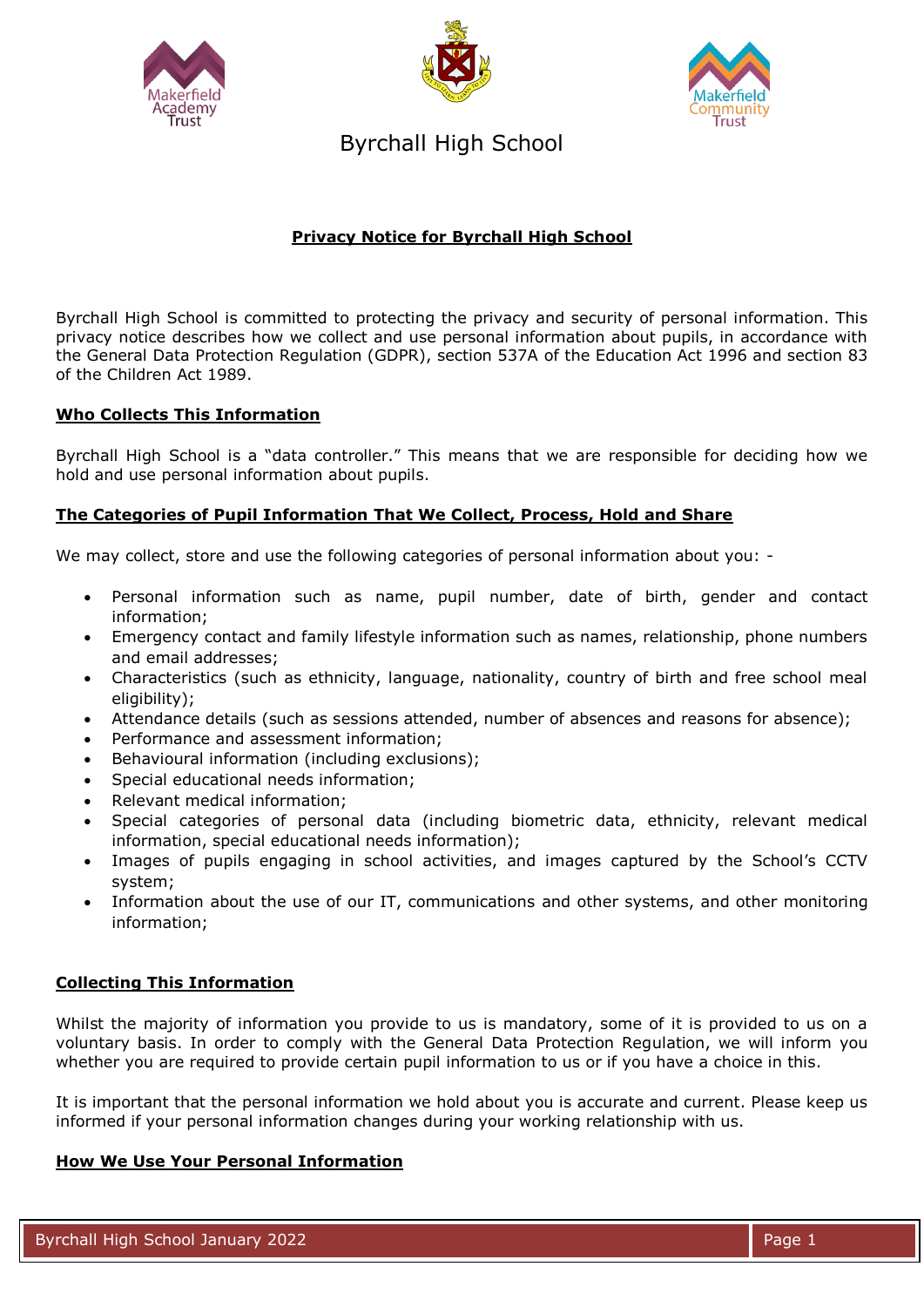We hold pupil data and use it for: -

- Pupil selection (and to confirm the identity of prospective pupils and their parents);
- Providing education services and extra-curricular activities to pupils, and monitoring pupils' progress and educational needs;
- Informing decisions such as the funding of schools:
- Assessing performance and to set targets for schools;
- Safeguarding pupils' welfare and providing appropriate pastoral (and where necessary medical) care;
- Support teaching and learning;
- Giving and receive information and references about past, current and prospective pupils, and to provide references to potential employers of past pupils;
- Managing internal policy and procedure;
- Enabling pupils to take part in assessments, to publish the results of examinations and to record pupil achievements;
- To carry out statistical analysis for diversity purposes;
- Legal and regulatory purposes (for example child protection, diversity monitoring and health and safety) and to comply with legal obligations and duties of care;
- Enabling relevant authorities to monitor the school's performance and to intervene or assist with incidents as appropriate;
- Monitoring use of the school's IT and communications systems in accordance with the school's IT security policy;
- Making use of photographic images of pupils in school publications, on the school website and on social media channels;
- Security purposes, including CCTV; and
- Where otherwise reasonably necessary for the school's purposes, including to obtain appropriate professional advice and insurance for the school.
- To provide support to pupils after they leave the school

# **The Lawful Basis on Which We Use This Information**

We will only use your information when the law allows us to. Most commonly, we will use your information in the following circumstances: -

- Consent: the individual has given clear consent to process their personal data for a specific purpose;
- Contract: the processing is necessary for a contract with the individual;
- Legal obligation: the processing is necessary to comply with the law (not including contractual obligations);
- Vital interests: the processing is necessary to protect someone's life.
- Public task: the processing is necessary to perform a task in the public interest or for official functions, and the task or function has a clear basis in law; and
- The Education Act 1996: for Departmental Censuses 3 times a year. More information can be found at: [https://www.gov.uk/education/data-collection-and-censuses-for-schools.](https://www.gov.uk/education/data-collection-and-censuses-for-schools)

We need all the categories of information in the list above primarily to allow us to comply with legal obligations. Please note that we may process information without knowledge or consent, where this is required or permitted by law.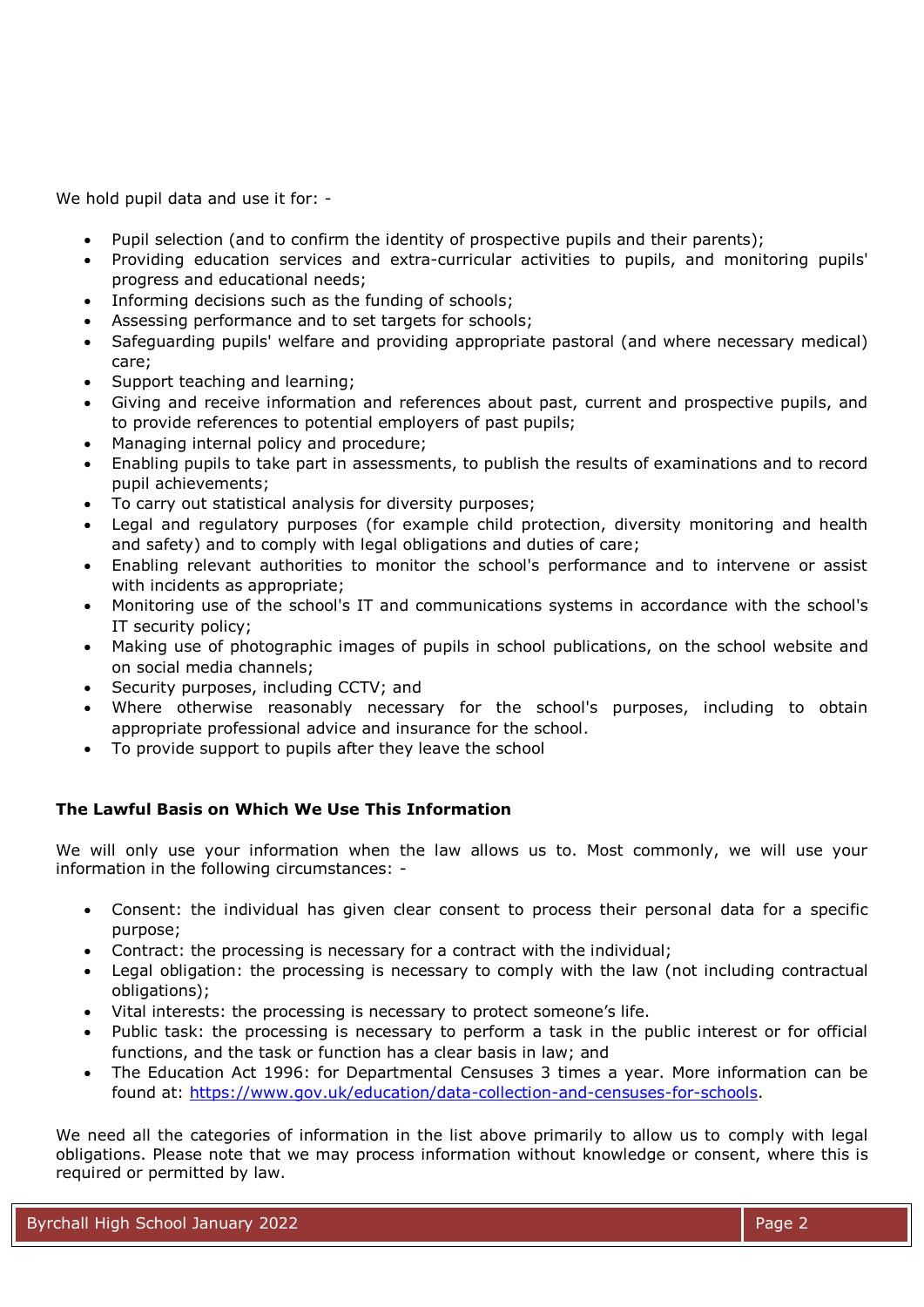## **Sharing Data**

We may need to share your data with third parties where it is necessary. There are strict controls on who can see your information. We will not share your data if you have advised us that you do not want it shared unless it's the only way we can make sure you stay safe and healthy or we are legally required to do so.

We share pupil information with: -

- the Department for Education (DfE) on a statutory basis under section 3 of The Education (Information About Individual Pupils) (England) Regulations 2013;
- Ofsted;
- Other Schools that pupils have attended/will attend;
- NHS;
- Welfare services (such as social services);
- Law enforcement officials such as police, HMRC;
- Local Authority Designated Officer;
- Professional advisors such as lawyers and consultants;
- Support services (including insurance, IT support, information security); and
- The Local Authority.

Information will be provided to those agencies securely or anonymised where possible.

The recipient of the information will be bound by confidentiality obligations, we require them to respect the security of your data and to treat it in accordance with the law.

### **Why We Share This Information**

We do not share information about our pupils with anyone without consent unless otherwise required by law.

For example, we share student's data with the DfE on a statutory basis which underpins school funding and educational attainment. To find out more about the data collection requirements placed on us by the DfE please go to https://www.gov.uk/education/data-collection-and-censuses-for-schools.

### **Storing Pupil Data**

The School keep information about pupils on computer systems and sometimes on paper.

Except as required by law, the School only retains information about pupils for as long as necessary in accordance with timeframes imposed by law and our internal policy.

If you require further information about our retention periods, please let Mrs A Finch know, who can provide you with a copy of our policy.

#### **Automated Decision Making**

Automated decision making takes place when an electronic system uses personal information to make a decision without human intervention. We are allowed to use automated decision making in limited circumstances.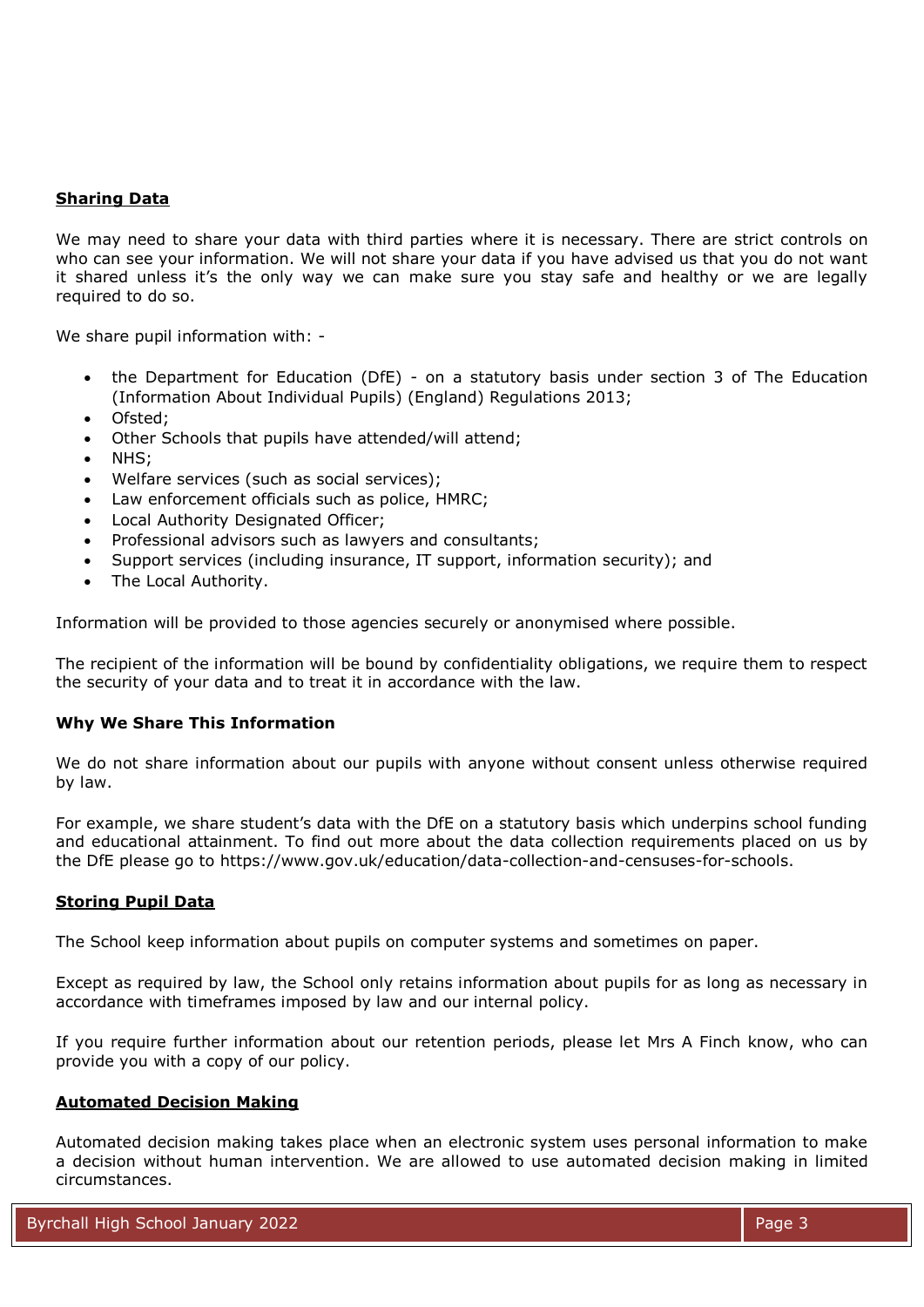Pupils will not be subject to automated decision-making, unless we have a lawful basis for doing so and we have notified you.

### **Security**

We have put in place measures to protect the security of your information (i.e. against it being accidentally lost, used or accessed in an unauthorised way).

#### Pupils aged 13+

Once our pupils reach the age of 13, we also pass pupil information to our local authority and / or provider of youth support services as they have responsibilities in relation to the education or training of 13-19 year olds under section 507B of the Education Act 1996.

We must provide the pupils name, the parents name(s) and any further information relevant to the support services role.

This enables them to provide services as follows:

- youth support services
- careers advisers

A parent or guardian can request that only their child's name, address and date of birth is passed to their local authority or provider of youth support services by informing us. This right is transferred to the child / pupil once he/she reaches the age 16.

#### The National Pupil Database

The NPD is owned and managed by the Department for Education and contains information about pupils in schools in England. It provides invaluable evidence on educational performance to inform independent research, as well as studies commissioned by the Department. It is held in electronic format for statistical purposes. This information is securely collected from a range of sources including schools, local authorities and awarding bodies.

We are required by law, to provide information about our pupils to the DfE as part of statutory data collections such as the school census and early years' census. Some of this information is then stored in the NPD. The law that allows this is the Education (Information About Individual Pupils) (England) Regulations 2013.

To find out more about the NPD, go to [https://www.gov.uk/government/publications/national-pupil](https://www.gov.uk/government/publications/national-pupil-database-user-guide-and-supporting-information)[database-user-guide-and-supporting-information.](https://www.gov.uk/government/publications/national-pupil-database-user-guide-and-supporting-information)

The department may share information about our pupils from the NPD with third parties who promote the education or well-being of children in England by:

- conducting research or analysis
- producing statistics
- providing information, advice or guidance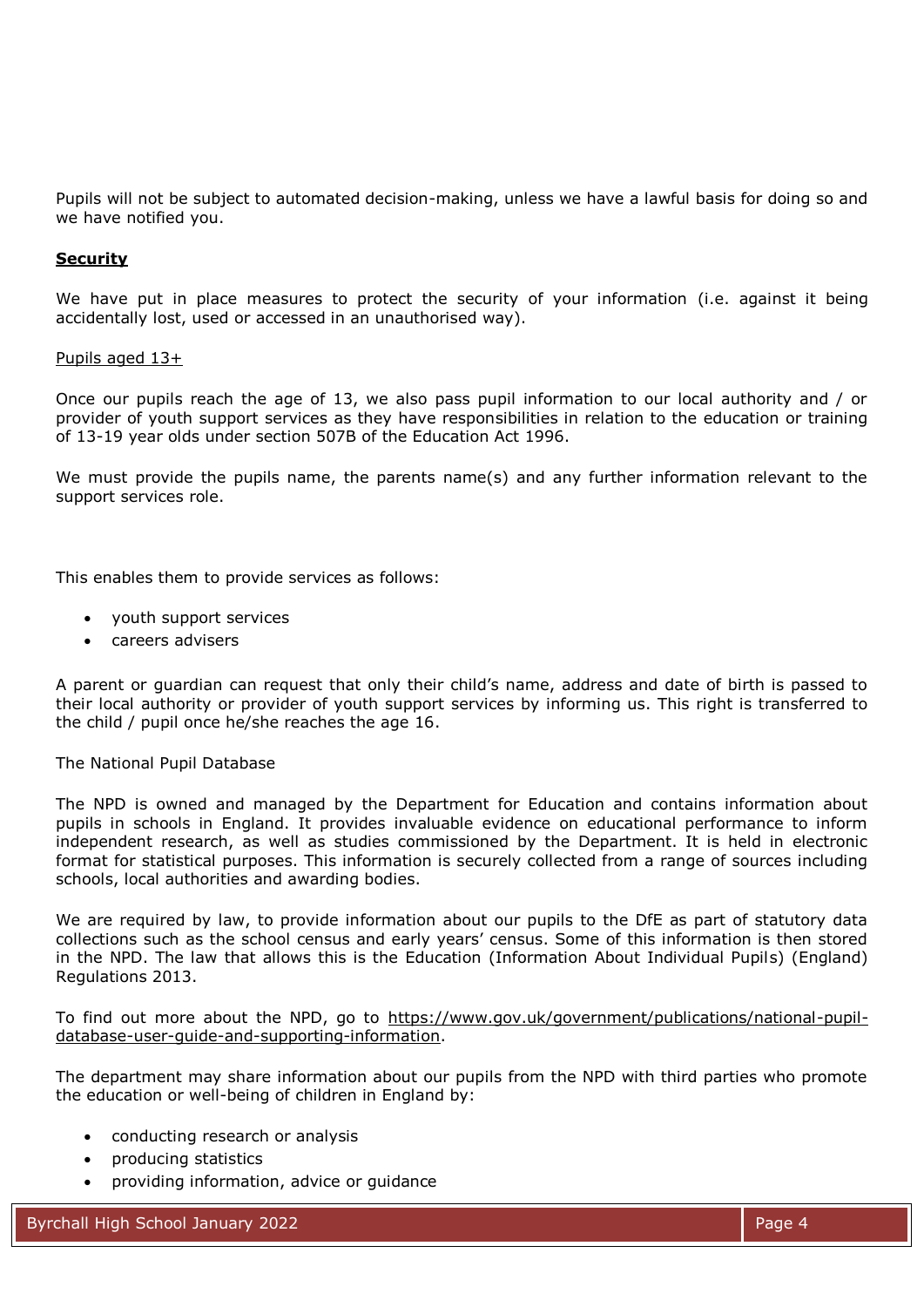The Department has robust processes in place to ensure the confidentiality of our data is maintained and there are stringent controls in place regarding access and use of the data. Decisions on whether DfE releases data to third parties are subject to a strict approval process and based on a detailed assessment of:

- who is requesting the data
- the purpose for which it is required
- the level and sensitivity of data requested: and
- the arrangements in place to store and handle the data

To be granted access to pupil information, organisations must comply with strict terms and conditions covering the confidentiality and handling of the data, security arrangements and retention and use of the data.

For more information about the department's data sharing process, please visit: <https://www.gov.uk/data-protection-how-we-collect-and-share-research-data>

For information about which organisations the department has provided pupil information, (and for which project), please visit the following website: <https://www.gov.uk/government/publications/national-pupil-database-requests-received>

To contact DfE:<https://www.gov.uk/contact-dfe>

## **Requesting Access to Your Personal Data**

Under data protection legislation, parents and pupils have the right to request access to information about them that we hold. To make a request for your personal information, or be given access to your child's education record, contact Mrs A Finch.

You also have the right to: -

- Object to processing of personal data that is likely to cause, or is causing, damage or distress;
- Prevent processing for the purposes of direct marketing;
- Object to decisions being taken by automated means;
- In certain circumstances, have inaccurate personal data rectified, blocked, erased or destroyed; and
- Claim compensation for damages caused by a breach of the data protection regulations.

If you want to exercise any of the above rights, please contact Mrs A Finch in writing at Byrchall High School, Warrington Road, Ashton-in-Makerfield, Wigan. WN4 9PQ.

We may need to request specific information from you to help us confirm your identity and ensure your right to access the information (or to exercise any of your other rights). This is another appropriate security measure to ensure that personal information is not disclosed to any person who has no right to receive it.